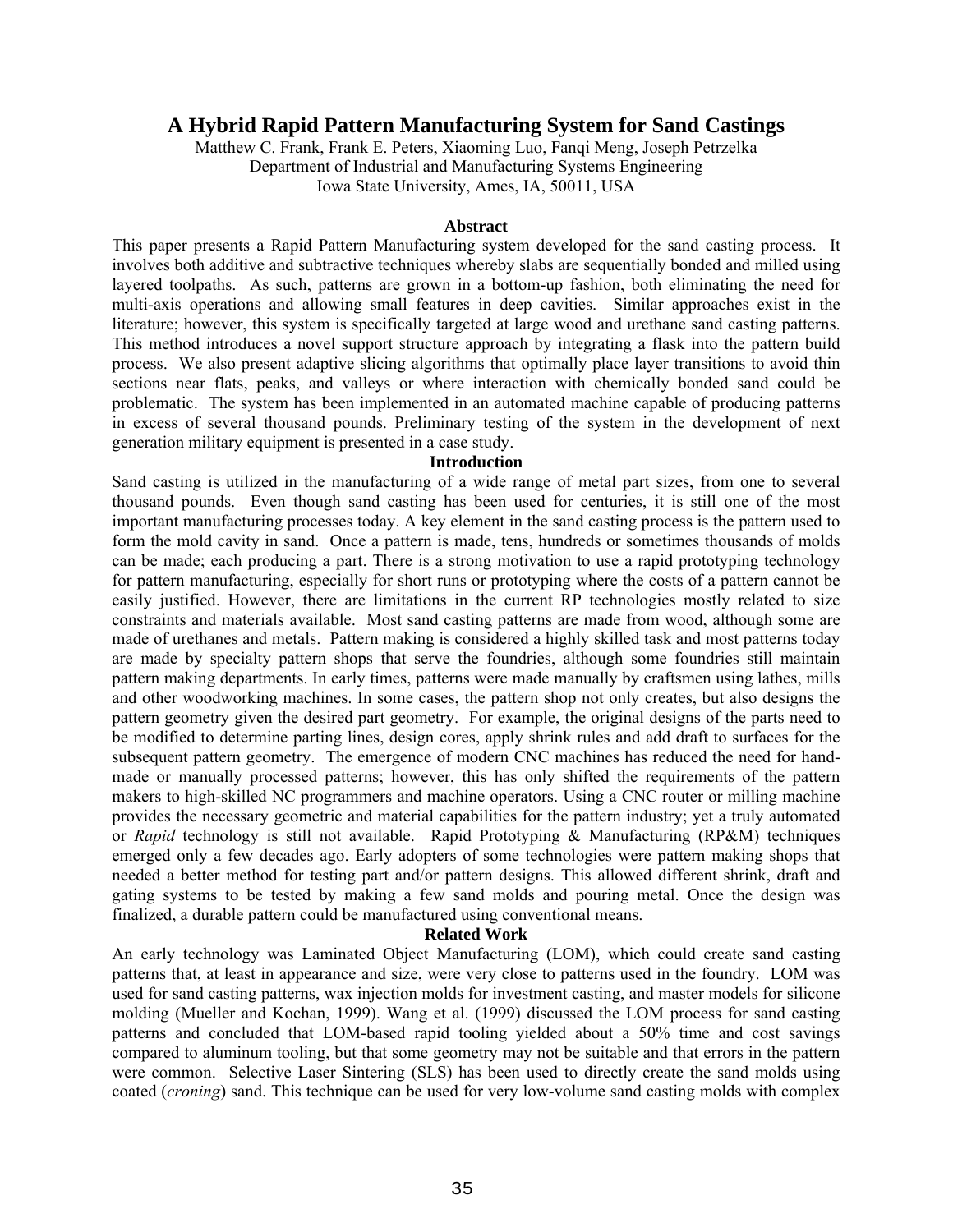geometries which would be difficult to create using traditional sand casting mold techniques (Tang *et al.*, 2003). Similar to SLS, Stereolithography (SLA) has been explored as an important technique in the rapid tooling field. The SLA investment casting build structure called QuickCast<sup>TM</sup> was introduced in 1993 and has been used to create functional parts in a variety of different metals (Jacobs, 1995; Hague *et al.*, 2001). SLA parts have also been used as patterns to prepare RTV molds and epoxy molds for injection molding (DirectAIM) (Karapatis *et al.*, 1997). Fused Deposition Modeling (FDM) has been directly or indirectly used in investment casting; for investment casting using wax FDM parts or to produce RTV molds from FDM plastic parts to create wax investment casting patterns (Lee *et al.*, 2004). Three Dimensional Printing (3DP) has also been used to create sand casting patterns and molds. The Zcast technique from ZCorp was developed in order to print sand casting molds directly (Kawola, 2008). Thermojet printing such as the Sanders ModelMaker has been effectively used for investment casting through the printing of wax. Its small layer thickness enables very smooth part surfaces, but it also increases the manufacturing time greatly and has relegated the technology to small parts such as jewelry (Naitove, 1996). There has been some research in other technologies that use subtractive methods and hybrid approaches using additive and subtractive means. Schaaf (2000) presented a sand mold RP technique using industrial robots. Yang et al. (2002) presented a Robotic Machining RP system using a 6-axis robot on a linear track to perform the cutting operation and a rotary platform to position the workpiece. Hur et al. (2002) created a hybrid system using machining and deposition. Shape Deposition Manufacturing (SDM) decomposes the CAD models into sections that can be deposited as near-net shapes and then machines each to netshape before depositing and shaping additional material (Merz *et al.*, 1994).

#### **Solution Methodology**

A proposed methodology for Rapid Pattern Manufacturing (RPM) is presented in this section. The basic premise is to utilize a combined additive and



Figure 1 – Basic steps in the Additive/Subtractive approach

subtractive approach in order to take advantage of accepted materials used in pattern making, while enabling very simplified toolpath and process planning so that it can be automated. The concept is to stack "slabs" of material which are subsequently machined to specified "layer" heights and with the required 3D geometry of only that layer. As such, very deep and complex patterns can be machined using considerably short tools. The process planning is reduced to a set of 2- and  $2\frac{1}{2}$ -D toolpaths for each layer. For each layer, a face mill reduces the *slab* to a *layer* height and then a sequence of flat- and ball-milling operations using waterline toolpaths generate the 3D surface geometry. The basic steps of the process are illustrated in Figure 1.

Machining each slab to a particular layer thickness serves dual purposes; 1) it creates an accurate flat surface to ensure proper bonding of the subsequent layer and control over the part height and 2) it allows control over where the "seams" occur along the build height. The Additive/Subtractive Rapid Pattern Manufacturing system presented in this paper is designed for 3-axis, single-sided milling. As such, the process is suited mainly for the creation of two-part patterns for the metal casting industry. As partly an academic exercise, we include one undercut geometry (flat surface) for layer placement consideration, since they can be effectively created using an appropriate placement of slabs and layers. However, there are practical instances to justify this, since riser elements (used in pattern design for properly filling a casting) are sometimes implemented as loose components that may have undercut features. In these cases considering undercut flats in the algorithm has practical, albeit not straightforward uses.

The advantage of this rapid pattern manufacturing method may not be obvious, as many in the industry currently use a similar approach with much larger "slabs", whereby blocks of material are glued together and then machined altogether. The advantage to our proposed method is two-fold 1) we reduce the process planning step from a large machining process plan to simpler, individual layers and 2) most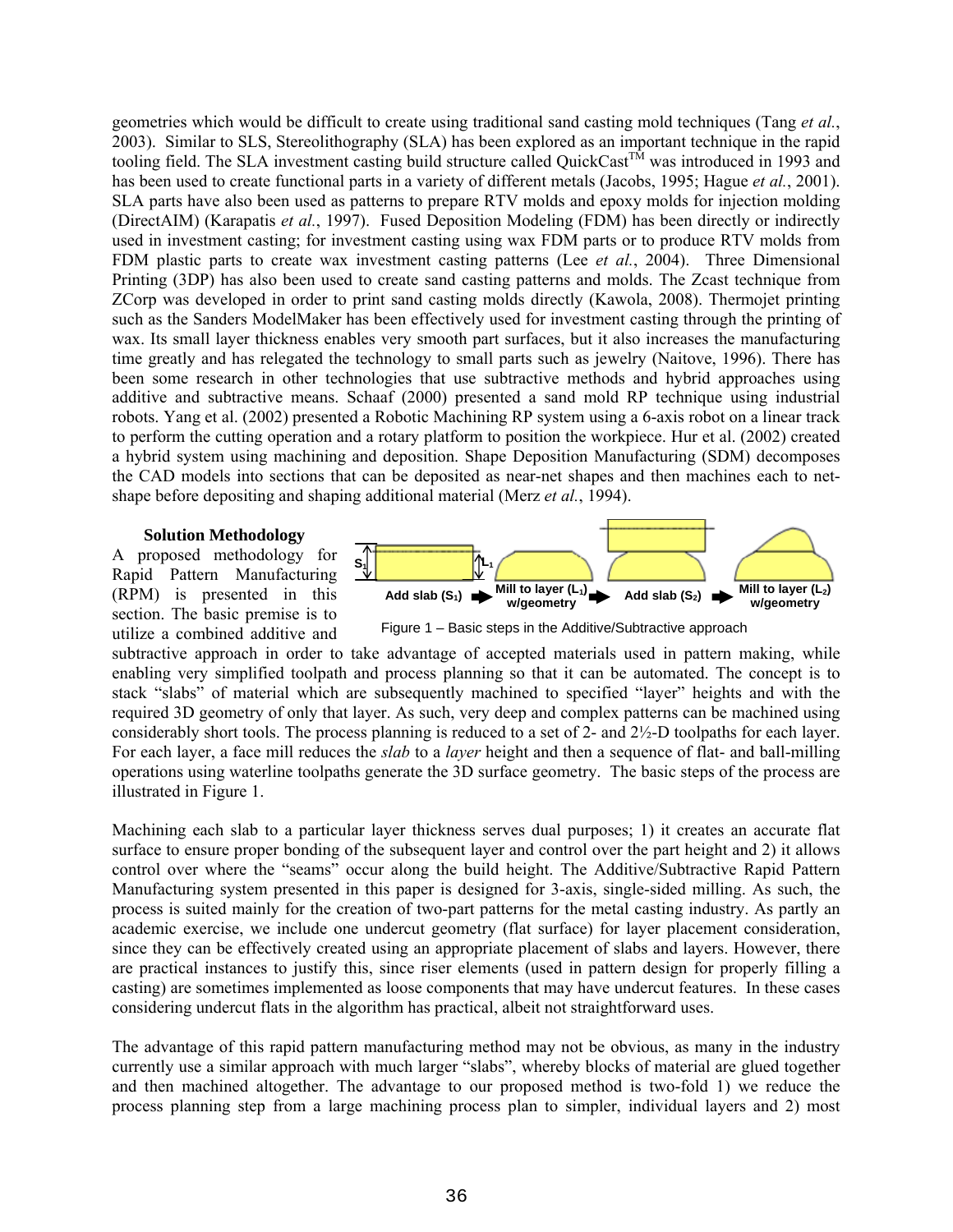important, one can feasibly machine an entire pattern with very deep cavities and small features (illustrated in the example of Figure 2. Using this additive/subtractive approach, we can *always* use short, small diameter tools as needed, regardless of depth. Collision conditions typically avoided using 5-axis systems are eliminated altogether in our approach. As shown in Figure 2a, a large slab or solid block approach will lead to inaccessible regions. In contrast, our approach allows a small tool to access small regions, since the subsequent (higher) layers have not yet been added. In the laboratory, we have demonstrated this by making as small as 3mm features (interior radii) close to 1 meter deep in a



Figure 2 - Deep cavity example (a) large slab or solid block approach causes collision, (b) Layer based approach

pattern cavity. A sample pattern for a military component is illustrated in the implementation section; a smaller pattern, with only  $\sim$ 1meter x-y by 0.5meters deep. In theory, the system has very few limits on feature size, since we can control layer depth; hence, the maximum length tool required (short tools can have small diameters as needed, long tools cannot).

The specific problem addressed in this paper is choosing the thickness of the layers comprising each build, based on the slab thickness and the part geometry. As in many additive RP systems, a uniform layer thickness could be used, yet this may result in in-process failures and/or problems in the final quality of the pattern. These machining conditions have resulted in fractured, chipped and/or rough surfaces on wood patterns, or exposed adhesives at layer interfaces. Laboratory experiments have shown that the variable layer placement improves the process significantly; resulting in the successful processing of complex patterns with good surface finishes. This problem of layer placement in RP is not new, however, it is typically not motivated by the same processing requirements. Previous researchers have studied layer thickness in additive/subtractive manufacturing, such as Hur, et al (2002) who presented a hybrid rapid prototyping system using machining and deposition based on a STEP feature model. In a layer based robot machining system presented by Chen and Song (1999), layer thickness is determined based on the feature visibility and slab thickness. Binnard and Cutkosky (1998) utilized a pre-defined basic shape library to facilitate layer thickness planning for SDM. Pinilla, et al (1998) presented another layer thickness method in SDM which was based on the analysis of all silhouette edges that denote transitions from non-undercut surfaces to undercut features. Chang, et al (1999) presented a layer thickness planning approach based on surface splitting. The Free Form Thick Layered Object Manufacturing (FF-TLOM) is a technology that enables the fabrication of large shapes from thick layers of foam with smooth nonfacetted surfaces (Broek *et al.*, 2002). The Solvent Welding Freeform Fabrication (SWIFT) process repeats the cycle of solvent welding and CNC contour machining on material sheets (Cormier and Taylor, 2001; Taylor *et al.*, 2001). The uniform stock layer thickness in SWIFT is limited by the feeding system, which introduces geometric error (Yang *et al.*, 2002). Song, et al (2005) presented a direct approach for freeform fabrication of metallic prototypes by 3D welding and milling. Adaptive slicing (Sabourin *et al.*, 1997; Tyberg and Bohn, 1998) also deals with the layer thickness problem; however, the layer thickness definition in the adaptive slicing is different from the layer thickness in this paper. The objective of layer thickness decisions in adaptive slicing is to enable contours in each slice to best represent the part geometry in an efficient manner. However, the layer thickness decision in the proposed Rapid Pattern Manufacturing system is to ensure part geometry is machined effectively, given the geometry of the pattern and the tools and materials used to create the pattern. In previous work, most researchers have considered layer thickness with a motivation of part geometry realization (to make it possible to create the geometry), while some have also considered the material slab thickness constraint. In the proposed Additive/Subtractive Rapid Pattern Manufacturing system, geometry realization is not a problem in theory; two-part patterns for casting components with a definable parting line is not a problem. In contrast, this work is motivated by in-process failures and the final surface quality and strength of the pattern, which we believe can be significantly affected by layer thickness/layout. The problem is to develop an algorithm that will take as input the surface geometry of the desired part (pattern/mold/etc.)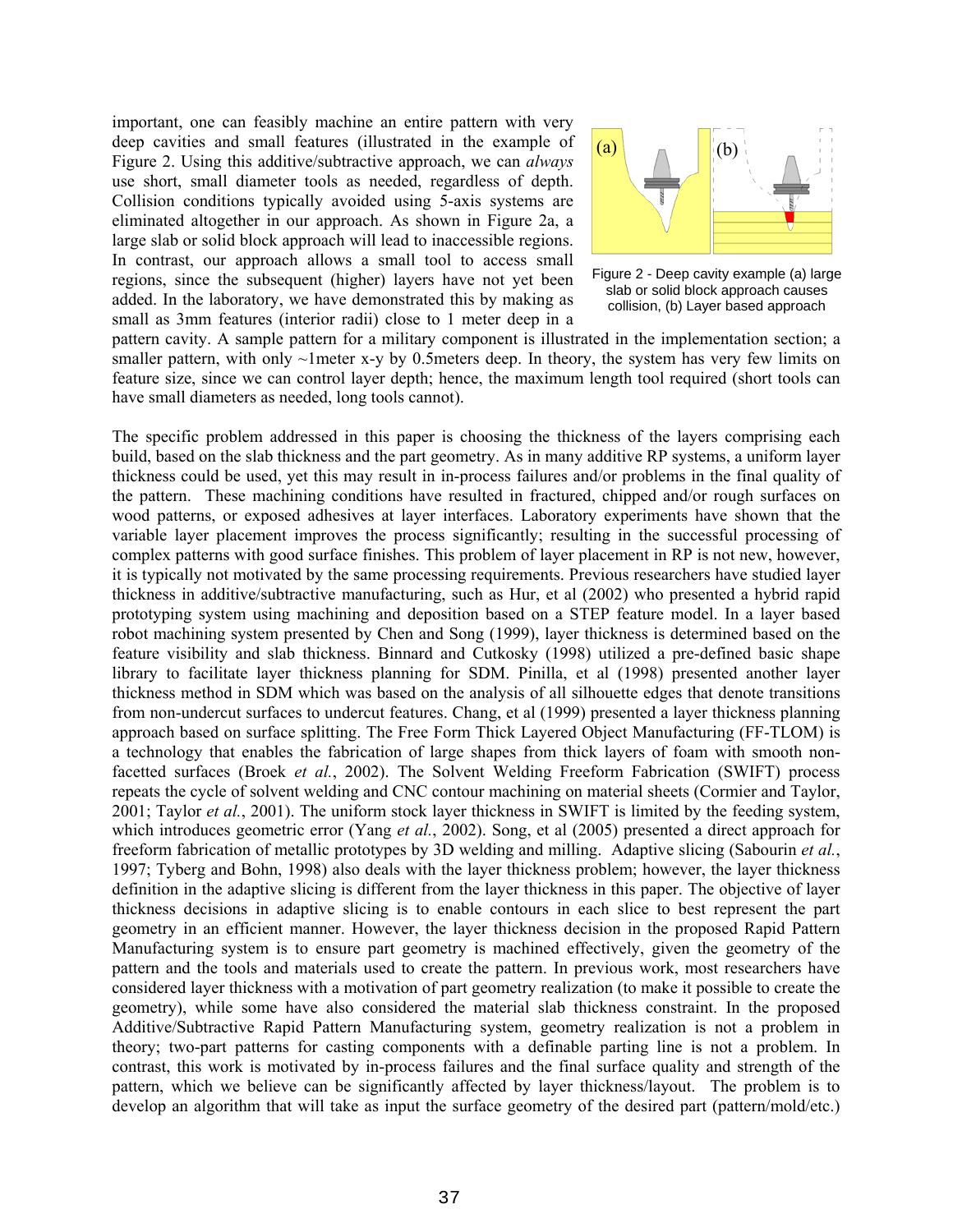and determine an effective sequential strategy for applying slabs and creating layer thicknesses. The general solution methodology involves several key areas of investigation including; 1) determining a set of factors affecting layer thickness decisions, 2) evaluating the input geometry to determine important "*features*" of the geometry, 3) conducting a *feature* height analysis, and 4) determining layer thicknesses appropriate for each unique combination of *feature* heights. It should be noted that although the term "*feature*" is referred to in this paper, the goal of the research is to provide a more or less "*feature-free*" input requirement. That is, typical *feature-based* approaches assume that a part model is pre-defined by a set of "*features*" such as holes, planes, slots, cavities, bosses, etc. Therefore, when this paper refers to *features*, it is in the sense of geometric characteristics of the part geometry, rather than traditional constructive solid geometry.

## *Factors affecting layer thickness*

The main factors affecting the layer thickness decision in this Rapid Pattern Manufacturing are based on a few assumptions about the general system setup. In this work, the following process and setup is proposed: 1) thick slabs of material are stacked and bonded on a build platform 2) a 3-axis CNC mill/router machines each slab to a flat layer of designated height and forms the part



geometries

surfaces within that layer, and 3) a set of cutting tools is available, with lengths as long as the slab is thick, or the maximum layer thickness, as required. This paper proposes that the layer thickness criteria are then based on 5 factors; (1) *Minimum cutting tool length,*(2) *Material slab thickness,*(3)*Part geometries*, (4) *Slab and bonding strength,* and (5) *Freeform surface slope.* The minimum cutting tool length from the set of available tools determines the cutting depth for the system; therefore the maximum layer thickness is constrained by this value. The layer thickness must obviously be less than or equal to the material slab thickness. With respect to part geometries, as shown in Figure 3, **Plane I** can be created; however, **Plane II** can only be created if a layer transition occurs precisely at this height. This is only possible when the plane is parallel to the faces of the slab (perpendicular to the stacking direction). Any other down-facing features, such as **Plane III,** cannot be fabricated by this system. When machining, cutting forces can be sufficient to damage a very thin layer, regardless of the bonding strength of the adhesive, or the thin section may vibrate if bonding is not complete. In addition, it is undesirable to have the adhesive exposed as a large surface on the part. In practice, these are potential places where chemically bonded sand could stick to the pattern. These reasons make it necessary to have a minimum criterion for the thickness of each layer.

*Feature Analysis*: A "feature" in this paper is loosely defined as a portion of a part having some machining significance and can be fabricated using 3-axis single-sided machining/routing. According to this definition, there are obviously countless surface shapes that could be considered features. In order to simplify the problem, these features are divided into 3 major groups, Type I, Type II and Type III features. Type I features include local peaks, local valleys and up-facing flats. Type II features are limited to planes having a normal in the  $-z$ direction. Finally, a Type III feature is a freeform surface with a shallow slope. As illustrated in Figure 4, a local valley exists as the bottom of a slot (Figure 4c) while local peaks exist on the top of the spherical and rounded entities (Figures 4a,c). The up-facing and down-facing flats are simply flat surfaces with normals in the +z or –z direction, as illustrated in Figures 4b,d. The position of a Type I feature is directly related to the thin layer problem described in the previous section. These heights along the z-axis must be found such that layer transitions at



Figure 4 – *Feature* Examples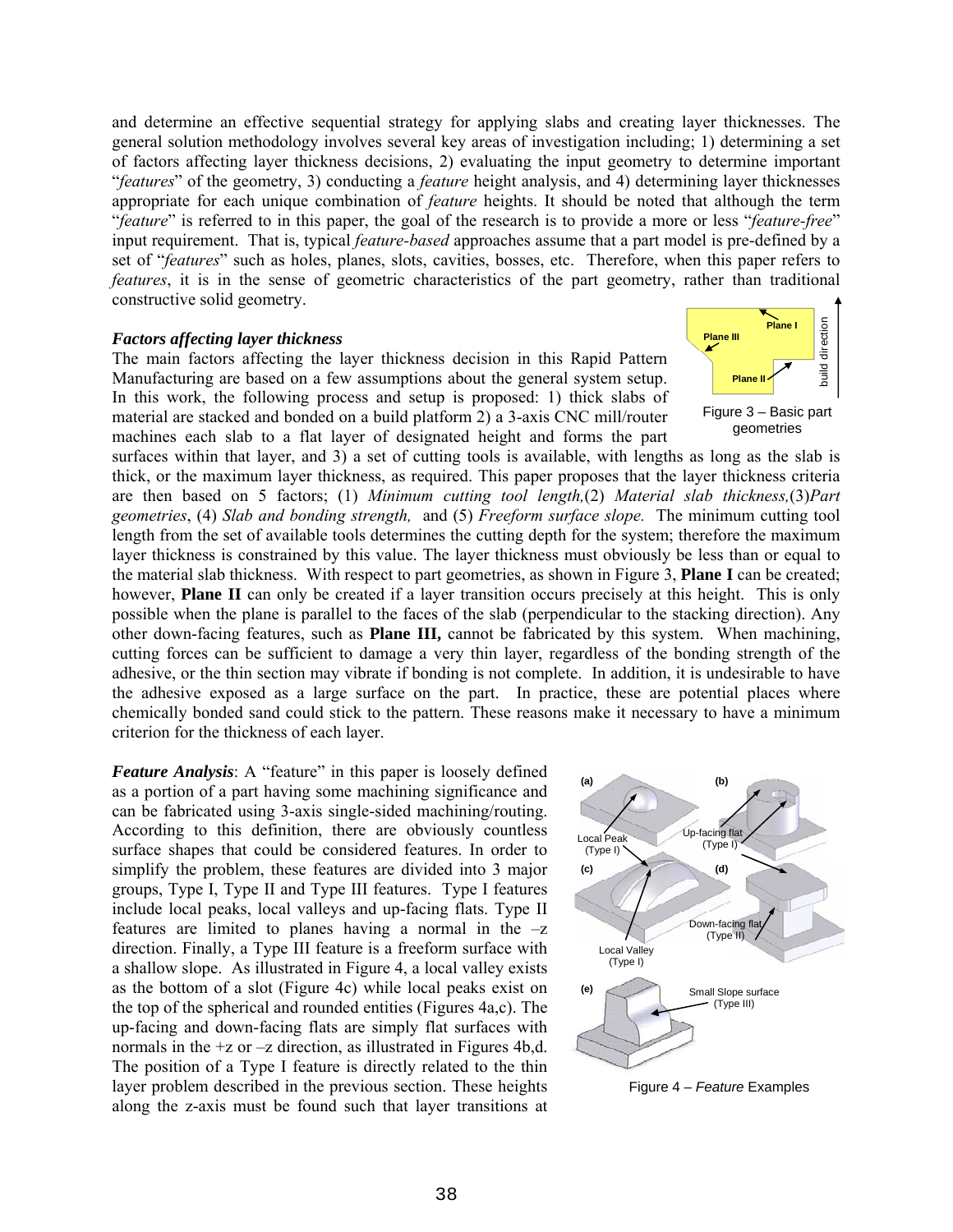these heights are avoided. In contrast, Type II features (Figure 4d) dictate precisely where a layer transition must occur, since it is impossible to create these undercuts by 3-axis machining along the zaxis. Therefore, the bottom side of the slab actually becomes the down-facing flat of the Type II feature. Of course, this also implies that the surface accuracy of the Type II entities is dependant on the slab surfaces, since they will not be machined surfaces. The reader will note that the Type II feature (a down facing plane) is included in this system because it is possible to create them; however, if the system is used for a purpose such as a sand casting pattern Type II features will not exist because they cannot release the sand mold, unless they are a special case of a loose piece riser that will be cut separately. A Type III feature (shallow sloping surface), affects the machining quality similar to an upfacing flat in that we can be confronted with thin material conditions and/or exposed adhesive. The feature heights are the basis of the layer thickness algorithm, therefore the first step is to calculate these heights. The following section presents methods to determine the location of Type I, Type II and Type III feature heights. The location of the these feature heights along the z-direction will be used in conjunction with the slab thickness and layer parameters in order to determine the most effective layout of layer transitions. The goal in layer positioning will be to avoid these critical features.

*Type I*: Local peaks and valleys: The local peak or valley presents a problem of thin materials in convex or concave surfaces. The local valleys have the potential to expose a considerable amount of adhesive. In practice, this has posed a problem if the resins used in the chemically bonded molding sand for casting react with the adhesive. The problem with peaks can be more catastrophic, as we have experienced material failure during cutting. As shown in Figure 5a when an arbitrary layer placement leaves a small contact patch for the next layer, the machining of the slab may shear off the feature. Granted, the adhesive bond does not typically fail, in fact the cyanoacrylate glues used in the process are stronger than the MDF material; hence, the MDF material fails. Examples of these catastrophic failures are presented in the implementation section.



peak issue

For this analysis, we simply analyze the slice geometry from an STL file. Each slice

of an STL file contains several loops, or polygonal chains, and each chain defines part of the cross sectional slice of the object at that given layer height. When a loop *appears* or *disappears* from one slice to a successive slice of an STL file, it indicates the emergence or disappearance of what is referred to as a *feature* in this research. The *feature* heights can be obtained by locating these emerging and disappearing loops within the cross sectional slices of the part geometry as the slices are searched along the z-direction. There are several slicing algorithms available (Luo *et al.*, 2001; Choi and Kwok, 2002; Pandey *et al.*, 2003), thus it is easy to obtain the loops from a STL file, and then *feature* heights can be acquired by comparing these 2D loops. In previous work, Tyberg (1998) presents a contour vertical connectivity matching method. The method computes the intersection of two contours which belong to the same subslab. However, this approach becomes computationally expensive if many contours exist in each slice. In contrast, we will use a two-step method to speed up the local peak and valley search process. If the numbers of loops in two adjacent slices are different, there must be a feature appearing and/or disappearing. Of course, if the number of loops in these two adjacent slices are the same, it does not necessarily follow that there are no feature changes between them. For example, if an equal number of features appear and disappear simultaneously, then the total loop count for each slice will be the same. Therefore, the first step is to check the numbers of loops in these two adjacent slices. If numbers are different, a disconnection is detected. If the loop numbers are equal a containment evaluation across the slices is performed to assess if a feature is present. This containment relationship analysis is based on a *Point Containment Assumption*, as follows: *If two points having the same coordinate value in the x-y plane are located separately in two planes bounded by line loops on adjacent cross sectional slices, then these two loops are assumed to be from the same part body*. However there is an exception in reverse: As shown in Figure 6, planes S and S′ are bounded by line loops from two different part bodies, and there are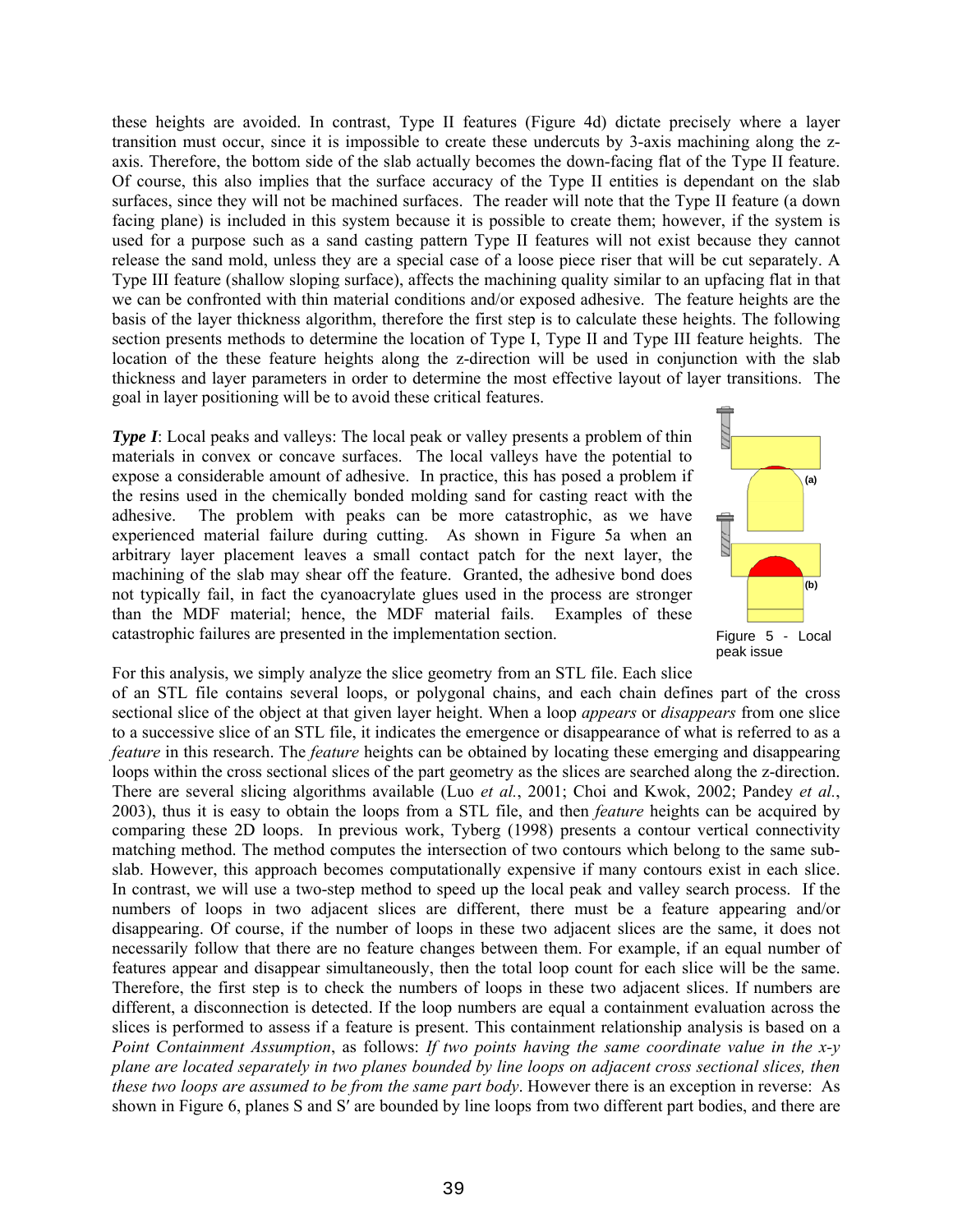two points *p* and *p'* with  $p \subset S$ ,  $p' \subset S'$ . This exception exists only when the distance separating loops is less than the resolution of the slicing algorithm. One simple, but costly method to solve this problem is to use an extremely small slice spacing; however, that could be computationally expensive for tall parts. Of course, the precision of feature detection for our algorithm is decided by the slice resolution; if slice spacing is large, feature height precision suffers. In order to quickly and accurately locate the feature heights, a *Halving Algorithm* (Matthews and Fink, 2004) is adopted. In this manner, a relatively low

resolution slice spacing  $(\sim 0.1 \text{ inch}, 2.54 \text{ mm})$  can be used to initially search for features, and then a smaller resolution ( $\sim 0.01$  inch, 0.254mm) is used to precisely locate feature heights. In reality, the probability of having the same amount of features disappear and appear at the same *z* height is very small. Therefore, the probability for this connectivity detection algorithm to get to step 2 is small, making the method more computationally efficient.



Figure 6 – Exception to point containment assumption

*Type I: Up-facing flats***:** The halving process described above is appropriate for determining heights of local peaks and valleys; however, it is inefficient and inaccurate in finding the exact height of a horizontal plane. In the case of up-facing flat features, it is known that there must be some facet with its normal parallel to the  $+z$ 



Figure 7 – Detecting up-facing flat; (a) up facing flat, (b) small upfacing facet *not* on a plane, (c) parameters to define small facets

axis direction (has a (0,0,1) normal vector, as illustrated in Figure 7a. Therefore, the facet normals of the STL file are searched to locate these potential heights of up-facing flats. In related work, Emmanuel (1996) searched for continuous groups of triangle facets which share the same z height to detect horizontal areas. It should be noted, however, that some small triangular facets created to fill holes in the STL model (post-process repair algorithms), may have the same normals, but do not necessarily represent a flat planar feature (Figure 7b). Another issue is that a small up-facing facet could occur at the tangent "peak" of a freeform or otherwise curved feature. A method to filter these instances is as follows: 1) if two or more *adjacent* triangles have +z normal, then they exist on an up-facing flat feature (avoids detecting peaks) and 2) if only one triangle whose normal is in  $+z$  direction is found, and one dimension of the triangle is significantly small (smaller than the chordal deviation of the STL model), this triangle is not part of up-facing flat feature (avoids triangles added via repair programs). For example, vertex *P* on the triangle in Figure 7c is very close to the edge *L*, because this is a very thin triangle added during STL generation/repair. Obviously, this cutoff value can vary depending on the scale of the model and chordal deviation, but it should be a straightforward parameter to establish. Once all local peaks and valleys and up-facing features are determined, their heights are stored into what will be called **Data Set I**. This data set helps determine candidate locations for layers to exist throughout the build height. Although they (peaks, valleys and planes) are located in one data set, they are not treated equally, depending on how close together they exist along the build height. In the case where a local peak or local valley height is within a default distance to an up-facing plane, the local peak or local valley feature height is deleted from **Data Set I**. This approach is employed because an up-facing flat feature is more critical for layer placement as it generally has larger surface area (at the designated z-height), compared to a local peak or valley, hence it is more important to avoid a large area of exposed bonding material as a pattern surface.

*Type II: Down facing flats*: Both the down- and up-facing flats have normals parallel to the z axis, albeit in opposite direction. Therefore the **Type II** *feature* height analysis method is the same as the method for up-facing flat height analysis described above; but leads to placing down-facing flat heights into a second set called **Data Set II**. As opposed to the up-facing flat heights in **Data Set I**, for each down-facing flat in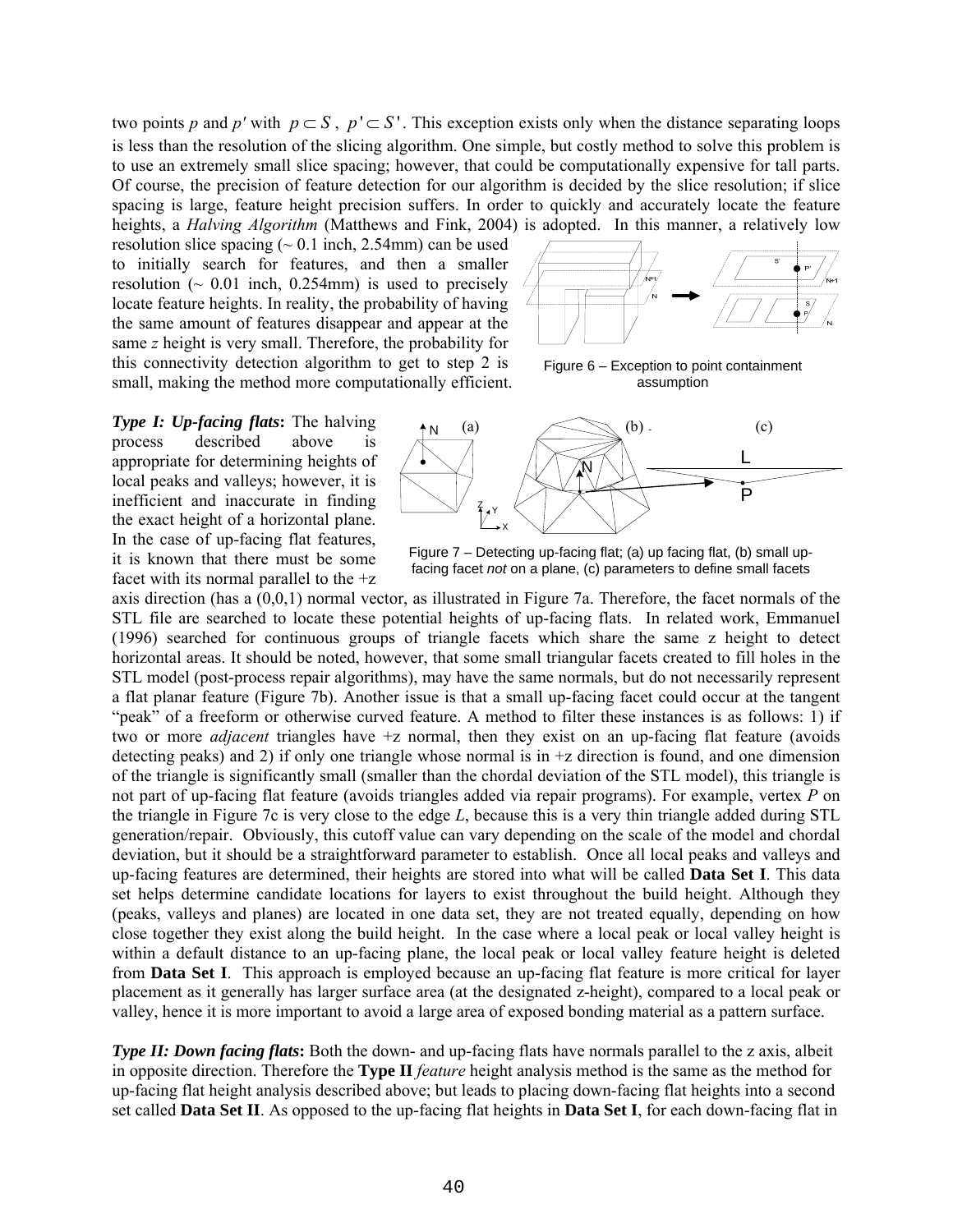**Data Set II**, there must be a new layer at that height in order for the down-facing flat to be generated by the bottom face of the material slab.

*Type III: Shallow Sloping Freeform Surfaces***:** The STL file format approximates freeform surfaces with many triangular facets; hence, the idea of analyzing slopes of surfaces is reduced to simply analyzing the triangles of the STL file, and all points in each triangle facet have the same slope. The motivation to study this freeform surface shape is similar to avoiding up facing flat, as a shallow surface approaches the same characteristic. As shown in Figure 8, an arbitrary layout may result in very thin material. Assuming some level of incomplete adhesion (as stated previously, experienced in the laboratory), these thin regions are potentially sheared off during cutting. It should be noted that this problem is similar to the *local peak* condition illustrated above (Figure 5), where a thin section fractures under cutting forces. The angle of the facets to the horizontal is found and we establish a minimum value experimentally/experientially based on the strength of the pattern material. In laboratory experiments a nominal value of 15° has successfully avoided chipping in Medium Density Fiberboard (MDF), a material that is suitable for sand casting patterns. Higher strength materials such as hardwoods, RenBoard, or of course metals would allow smaller shallow facet angles.



surfaces

One subtle difference between **Type III** features and the other two features discussed above is that a **Type III** feature often covers a range along the Z

direction since the freeform surfaces are approximated by many small triangles in the STL file format, rather than a distinct height of a peak, valley or flat. The total range of **Type III** features along the Z direction are determined by the range of z-heights for the vertices of all shallow slope facets and these feature ranges are stored in **Data Set III**. It should be noted that material slab heights are limited therefore; a **Type III** feature may not always be avoided in layer height calculations. In this case, the methods of the secondary approach presented later in this paper are utilized.

## **Layer thickness algorithm**

The proposed layer thickness algorithm defines locations where slabs of material are bonded in the additive portion of the process. After a slab is placed and bonded onto the stack, the subtractive process not only creates the 3D geometry of the layer, but also mills the slab to the designated *layer* thickness. Although the slabs are typically of uniform thickness, layer thicknesses will vary throughout the part as required. Slab thickness could in fact also be varied, if for no other reason than to reduce waste (reduce the amount of material removed when the layer height is much smaller than the slab thickness). For each layer, the slab could simply be chosen as the smallest slab that is thicker than the current layer thickness. This small improvement is ignored in this paper, as it does not change the layer thickness algorithm development. Moreover, allowing a variety of slab thicknesses adds considerable complexity to the Rapid Pattern Manufacturing System; one would need to be able to store, pickup and place a variety of thicknesses. In the current system, we have only used a uniform slab thickness based on available pattern materials in sheet form (i.e.  $\sim 0.75$ " MDF boards).

*Primary layer thickness strategy for Type I features*: Firstly, we establish a minimum thickness allowable for any layer, denoted  $MT_{min}$ . This is a default value dependent on the material strength and bonding strength. The maximum layer thickness  $LT_{max}$  is set to the minimum value between the slab thickness *ST* and tool length *TL*;  $LT_{max} = Min$  (*ST*, *TL*), where  $MT_{min}$  is the minimum material thickness, *ST* is the material slab thickness and *TL* is the minimum tool length. The primary layer thickness strategy for each Type I *feature* is: There should be no deposition within a *z* region ( $H1_m$  -  $MT_{min}$ ,  $H1_m$ ) which is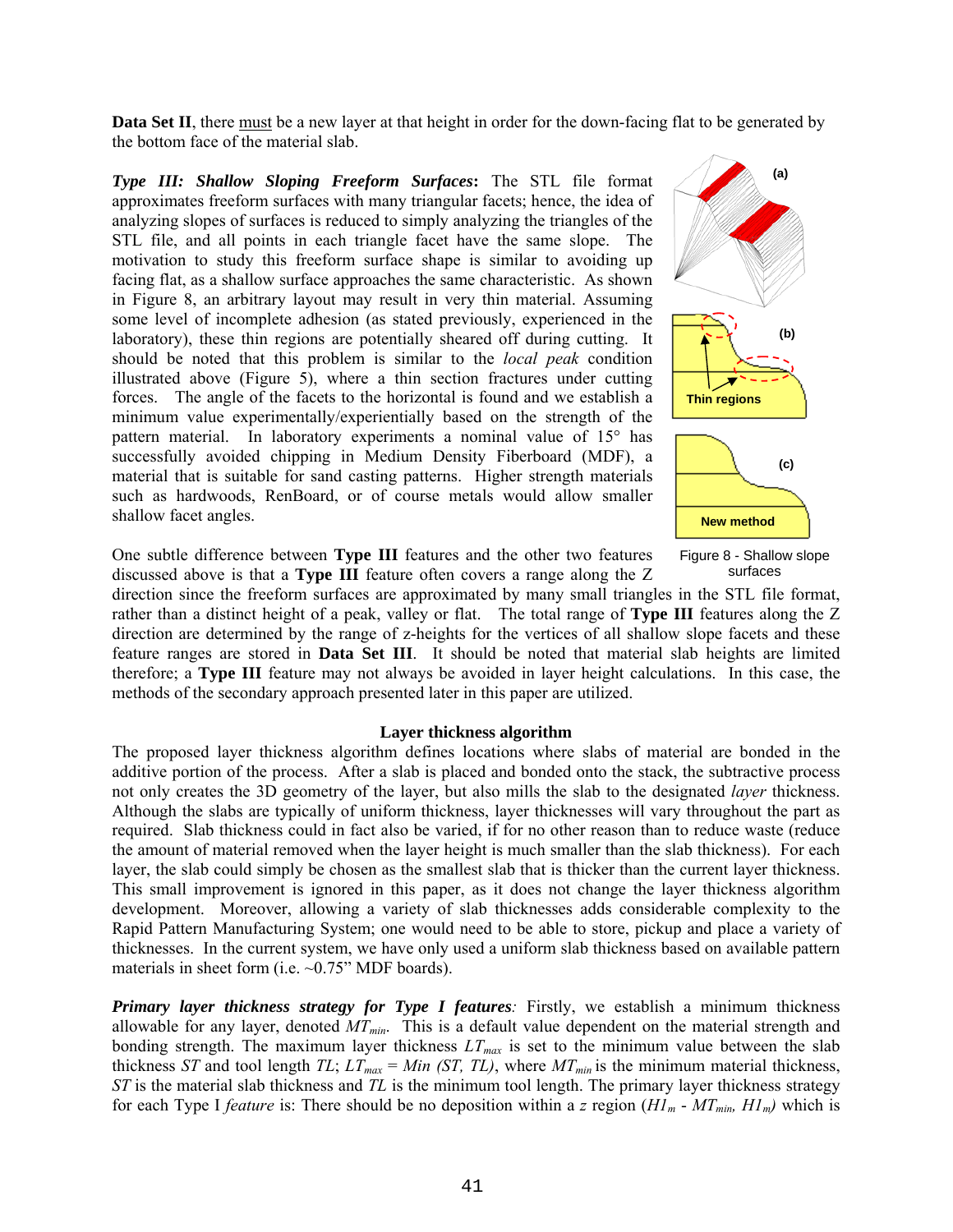called a *Non-Deposition* region, where:  $H1_m$  is the  $m^{th}$  Type I *feature* z height. To begin, *Non-Deposition* regions are calculated and stored in data set *NDj*, which is the Non-Deposition z height region (*NDj-*, *NDj+*). Each *NDj* includes two values: the upper limit *NDj+*, and the lower limit  $ND_i$ ; where  $ND_i = HI_m$  –  $MT_{min}$  and  $ND_{j+} = HI_m$  ( $j = m$ ). If two



Figure 9 – *Non-Deposition* region combination

*Non-Deposition regions overlap, they are combined as*  $ND_i = ND_{(i-1)}$ *. (If*  $ND_i \leq ND_{(i-1)}^+$ *). If there exist* Type II entities in the range of a *Non-Deposition* region, the *Non-Deposition* region is then divided into two *Non-Deposition* regions at these Type II entity *z* heights, since a Type II feature has higher priority. This division operation avoids layer placement conflicts between Type II entities and *Non-Deposition* regions. The sample part illustrated in Figure 9 has seven Type I *feature* entities; hence there are seven *Non-Deposition* regions. It happens that some *Non-Deposition* regions in this example connect; hence only two *Non-Deposition* regions are formed after combining. *Secondary layer thickness strategy for Type I features:* After all combinations, some *Non-Deposition* regions may exceed the height of the material slab thickness. This indicates that it not possible to have a layer covering the entire *Non-Deposition* region. When this problem occurs, the primary layer thickness strategy for Type I *feature* fails, and a secondary layer thickness strategy is employed. When the height of a Type I *feature* is above the layer position by  $MT_{min}$ , bonding strength and material strength are assumed sufficient to ensure proper machining and part quality. However if the distance between the feature and the layer position is less than *MTmin*, the quality/value of a layer height choice is decided by two factors: 1) the distance between the feature and the layer position (*DT*), and 2) the cross section loop area (*A*) at the particular layer z height. When two Type I *feature* entities connect to each other, the best position to place a layer along this *Non-Deposition* region is exactly at the lower entity position, which has the largest *DT* and *A* for the upper entity. Therefore, the lower *feature* positions are evaluated using a simple cost objective function to quantify the benefits of placing layers at these positions;  $Q = \alpha * DT + \beta * A$ , where:  $\alpha$  is a material coefficient (unit: (inch)<sup>-1</sup>),  $\hat{\beta}$  is a bonding/adhesive coefficient (unit: (inch<sup>2</sup>)<sup>-1</sup>), *DT* is the distance between *feature* and layer position, and *A* is the cross section loop area at the layer height. The material coefficient α and bonding/adhesive coefficient *β* are weight parameters which specify the influence of DT and A on the *Q-value*. Currently, these two coefficient values were acquired through experimental efforts with medium density fiberboard (MDF) as the pattern material and Cyanoacrylate as the adhesive. For general implementation, there is no theoretical optimal weight values that would have a straightforward derivation. Rather, they would need to be tuned experimentally based on the pattern material and adhesives of choice (stronger or weaker materials or glues could dictate arbitrarily different weights). This heuristic approach does not necessarily yield an optimal solution based on *Q-value*, especially since it may result in an excessive number of layers in a *Non-Deposition* region, driving up material and adhesive costs.

Then, a branch-and-bound algorithm was adopted to minimize the number of layers, while maximizing the *Q-value* of possible positions in the *Non-Deposition* regions. The first level selects the number of layers placed in the *Non-Deposition* region. The search starts from the theoretical minimum number of layers, which is  $L_{min} = UR \int (ND_{j+} - ND_{j-}) / LT_{max}$ , where  $UR(x)$  is an operation that calculates the smallest integer  $\geq x$ . Next, feature heights are searched in sequence of increasing *Q-values* for possible layer placement solution. Consider the *ND2* in Figure 9 for example. The height of *ND2* is 1.0 inch, *LTmax* is 0.8 inch, *f6* (which has the largest *Q-value*) is 0.1 inch from the bottom of *ND2*, and *f5* has the second largest *Q-value*, which is 0.25 inch from the bottom of *ND2*. For level 1, the minimum layer number needed to cover the  $ND_2$  in theory is  $UR(1.0/0.8) = 2$ . Then, the level 2 starts from *f6*. If  $f6 = 1$ , at least one more layer is required since  $UR((1.0-0.1)/0.8) = 2$ , and the total number of layers is greater than 3.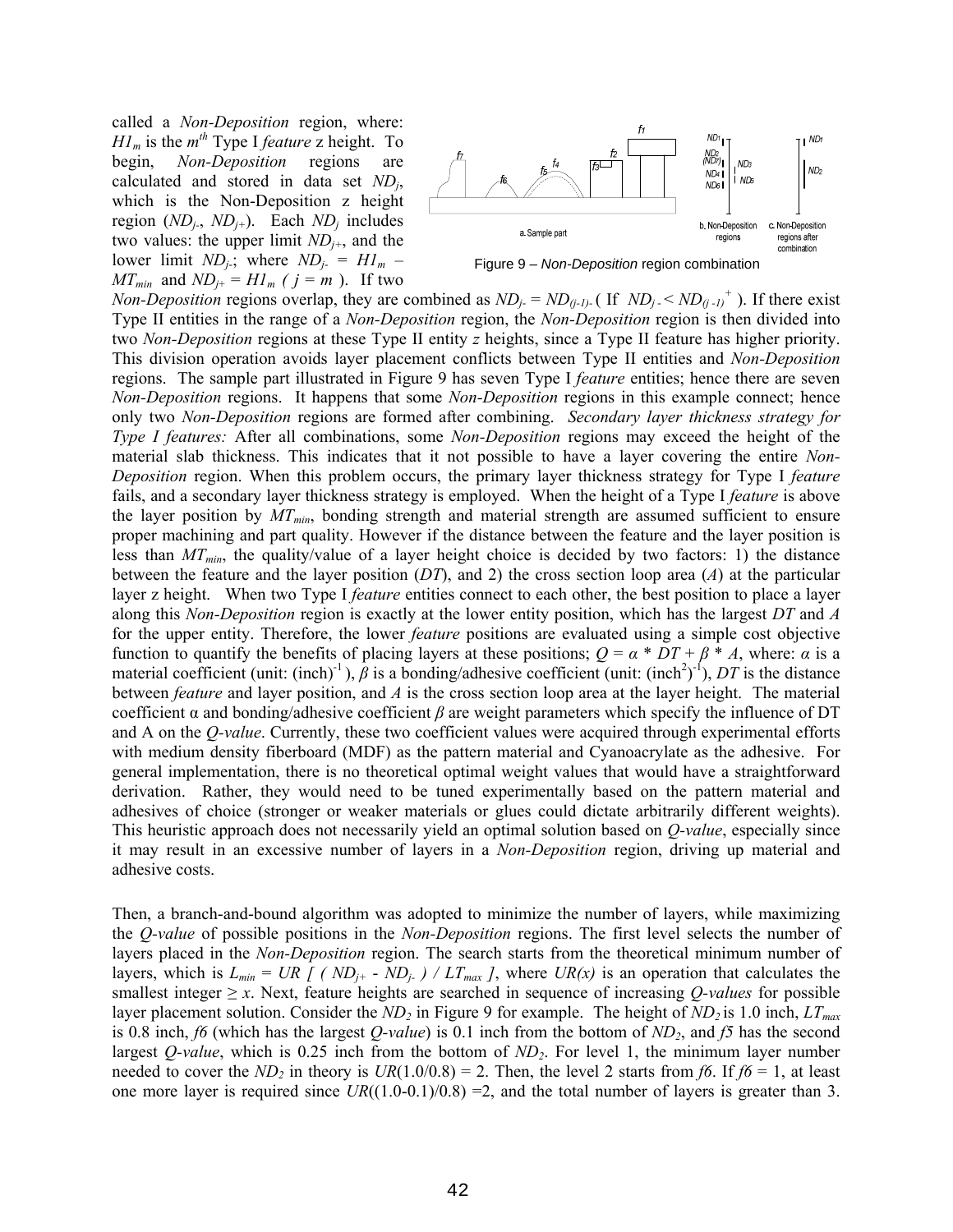Therefore,  $f6 = 0$ . In level 3, if  $f5 = 1$ , no more layers are required, since  $UR((1.0-0.25)/0.8)=1$ , and the total number of layers required is 2 which is equal to the minimum theoretical number of layers. At this point, the search process is completed and layer positions in the *Non-Deposition* region are stored into **Data Set II**, which stores the **Type II** *feature* heights. Layer placement in the *Non-Deposition* region is actually similar to the **Type II** *feature* problem, in which there must be layers placed at these positions to cover *Non-Deposition* regions.

*Overall Layer Thickness Algorithm:* The overall layer thickness algorithm places layers in a bottom-up fashion. To begin, the bottom of the CAD model of the pattern is positioned at  $z = 0$ , and the initial start position is set to  $H_c = 0$ , where  $H_c$  is the current tentative layer z height. The current layer number i is set to 1,  $H1<sub>0</sub>$  is set to 0. When the search begins, the current tentative layer height is set to one maximum layer thickness (LT<sub>max</sub>) higher than the previous layer:  $H_c = H_{i-1} + LT_{max}$ . Next we determine Layer Thicknesses for Data Set II. Type II features and layer positions in Non-Deposition regions are evaluated first since layers must correspond exactly at theses heights in order to create the down-facing flat geometry, or to provide suitable machining quality in the Non-Deposition regions. First, all height data in Data Set II are searched to determine those that are within the height range  $H_{i-1}$  to  $H_c$ . If multiple heights are possible, the height that is closest to  $H_{i-1}$  is the next layer position  $(H_i)$ , where  $H_i$  is the z height of the i<sup>th</sup> layer If no such feature height is found, the search continues for Type I feature heights. For Layer thickness for Type I features, if there is a j that meets the condition:  $ND_j < H_c < ND_j^+$ , then  $H_c$  is in the range of a Non-Deposition region. As such,  $H_c$  should be moved out of the Non-Deposition region  $H_c$  =  $ND_i$ ; else, a layer can be placed at  $H_c$  directly. The Non-Deposition regions here are only those less than  $LT_{max}$ . If they are greater than  $LT_{max}$ , layers are placed directly in the first step. Therefore, Non-Deposition regions above  $LT_{max}$  cannot be selected in the second step. Finally, we determine Layer thicknesses for Type III features. For this step, Layers are also placed based on Type III features; however, it occurs that Type I and Type III features may cause conflicts; one cannot always satisfy both Type I and III features simultaneously. Again from experimental tests, Type III features create poor machining conditions, but Type I features more often cause catastrophic failures: hence, Type I features are given higher priority to be satisfied. We will define  $H3_0$  as the  $o<sup>th</sup>$  Type III feature z height region  $(H3<sub>o</sub>^{\text{+}}, H3<sub>o</sub>^{\text{+}})$ . For the H<sub>c</sub> from step (b), if there is exists an o for  $H3<sub>o</sub>^{\text{+}} < H<sub>c</sub>^{\text{+}}$  (that is, this H<sub>c</sub> is located within the range of a Type III feature), then, the height  $H3_0$ - is tested. If no j exists for: ND<sub>i</sub>- $H3_0 \leq N D_1^+$ , then  $H_c$  is moved to  $H3_0$ , or,  $H_c$  is kept the same. In this iterative manner, the Type I, Type II and Type III feature searching processes determine the layer thicknesses for the entire part.

#### **Implementation**

The layer thickness algorithm has been implemented and several patterns have been created in the laboratory, with chemically bonded sand molds pulled from the patterns and casting performed. The evaluation of the approach presented in this section involves 1) comparing the calculated *feature* heights from the algorithm with design *feature* heights, 2) fabricating sample test patterns to evaluate the efficacy of this layer based approach, and 3) practical testing of the methods in the creation of actual sand casting patterns for a relatively large casting.

Test Sample: The layer thickness algorithm was implemented in C++ on a Pentium 3.0GHz PC running Windows XP. The input to the layer thickness software was an STL file (ASCII, 0.001 inch chordal deviation). A sample part was designed to verify the layer thickness algorithm such that all steps and conditions would be tested. In this example, the material slab thickness (Medium Density Fiber board) was 0.70 inch. Tool lengths are larger than the slab thickness, so  $LT_{\text{max}}$  is set to 0.70 inch. The minimum layer thickness, so  $L_{\text{max}}$  is set<br>to 0.70 inch. The minimum layer thickness  $MT_{\text{min}}$  was set<br>Figure 10 – Sample part 3D model

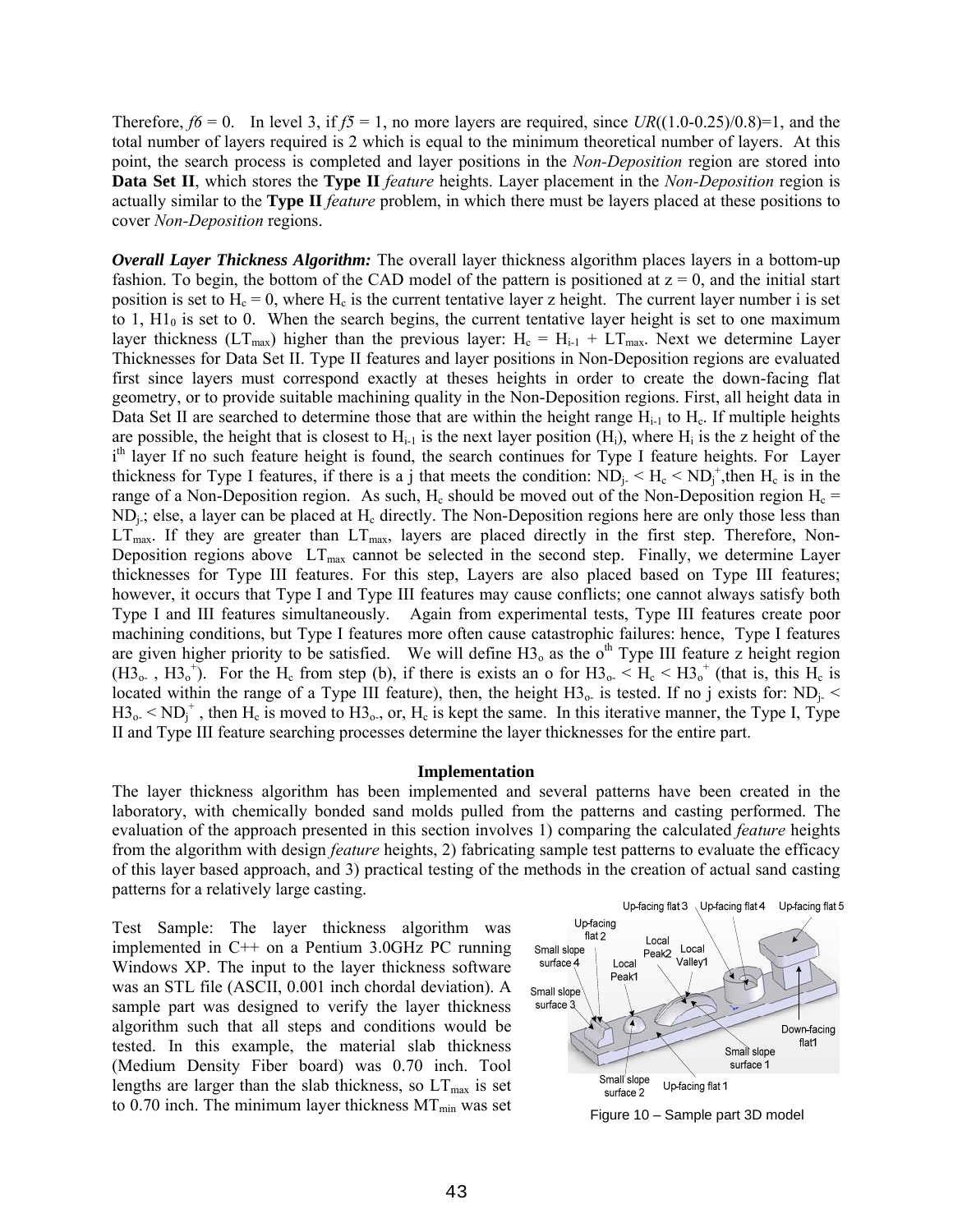to 0.20 inch. The material coefficient was 0.7 (Length unit: inch), the bonding coefficient was set to 0.3 (Area unit: inch<sup>2</sup>) and the small slope surface threshold angle was set to  $15^{\circ}$ . Figure 10 shows a 3D model

of the sample part. Twelve machining features are detected by the layer thickness software, with the positions of these twelve features listed in Table 1.

The small differences between the design positions and detected positions come from two sources. One error source is the approximation inherent with an STL model while the other is from the Halving Algorithm which can only acquire approximate local peak or valley positions. That being said, in

| <b>Feature</b>   | <b>Detected</b><br>Height | <b>Design</b><br>Height | Feature                      | <b>Detected</b><br>Height | <b>Design Height</b> |
|------------------|---------------------------|-------------------------|------------------------------|---------------------------|----------------------|
| Up-facing flat 1 | 0.3                       | 0.3                     | Local peak 1                 | 0.653                     | 0.65                 |
| Up-facing flat 2 | 0.7                       | 0.7                     | Local peak 2                 | 0.803                     | 0.805                |
| Up-facing flat 3 |                           |                         | Local valley 1               | 0.756                     | 0.755                |
| Up-facing flat 4 | 1.18                      | 1.18                    | Small slope<br>surface 1 & 4 | $0.638 - 0.650$           | $0.624 - 0.650$      |
| Up-facing flat 5 | 1.5                       | 1.5                     | Small slope<br>surface 2     | $0.520 - 0.533$           | $0.516 - 0.523$      |
| Down-face flat 1 | 1.2                       | 1.2                     | Small slope<br>surface 3     | $0.660 - 0.744$           | $0.652 - 0.744$      |

Table 1 – Design vs. Detected *feature* heights (Unit: inch)

this example the differences are less than 0.005 inch and consequently have little influence on the layer thickness evaluation. Layer thickness results are presented in Figure 11. The first layer thickness follows the *primary* layer thickness strategy for a **Type I** feature; and is 0.2inch lower than local *peak 1*. The second layer thickness utilizes the *secondary* layer thickness approach for a **Type I** *feature*, and the layer thickness calculated from *local valley 1* meets the optimization condition (4) presented in section 2.4.2. The third layer thickness is obtained directly from the **Type II** *feature's* down-facing *flat 1*. The last layer

ends at the top of the part (an up-facing plane). In this example, computation time for this model was  $\sim$ 3 seconds.



Figure 11 – Sample part layer distribution

*Sand Casting Pattern Testing*: A Rapid Pattern Manufacturing system has been developed and tested in the Rapid Manufacturing and Prototyping Laboratory at Iowa State University (Figure 12). The system is comprised of 4 major functional elements including; 1) two elevator platforms serving as feed and build chambers with  $1.2m<sup>3</sup>$  (1440kg) capacities, 2) a material handling system to clamp, position and compress up to 1.2m<sup>2</sup> sheets of material, 3) a glue application system, and 4) one off-the-shelf component; a 3-Axis

CNC router. A total of 7 controllable axes are utilized in the completely automated processing of patterns. The gluing system utilizes a peristaltic pump which directs cyanoacrylate adhesive through a manifold applicator head. The servo driven build table with 4 ball screws can position the pattern for cutting operations and apply up to 17,000N of force during the 30second gluing compression cycle. The layer thickness algorithm has been implemented in software as a C-hook in the MasterCAM CAD/CAM environment. NC code for each layer and the requisite slab sequencing and facing to layer height data is output from MasterCAM and then processed using customized control system software to drive the machine elements.



Figure 12 - Rapid Pattern Machine in Rapid Manufacturing and Prototyping Lab at ISU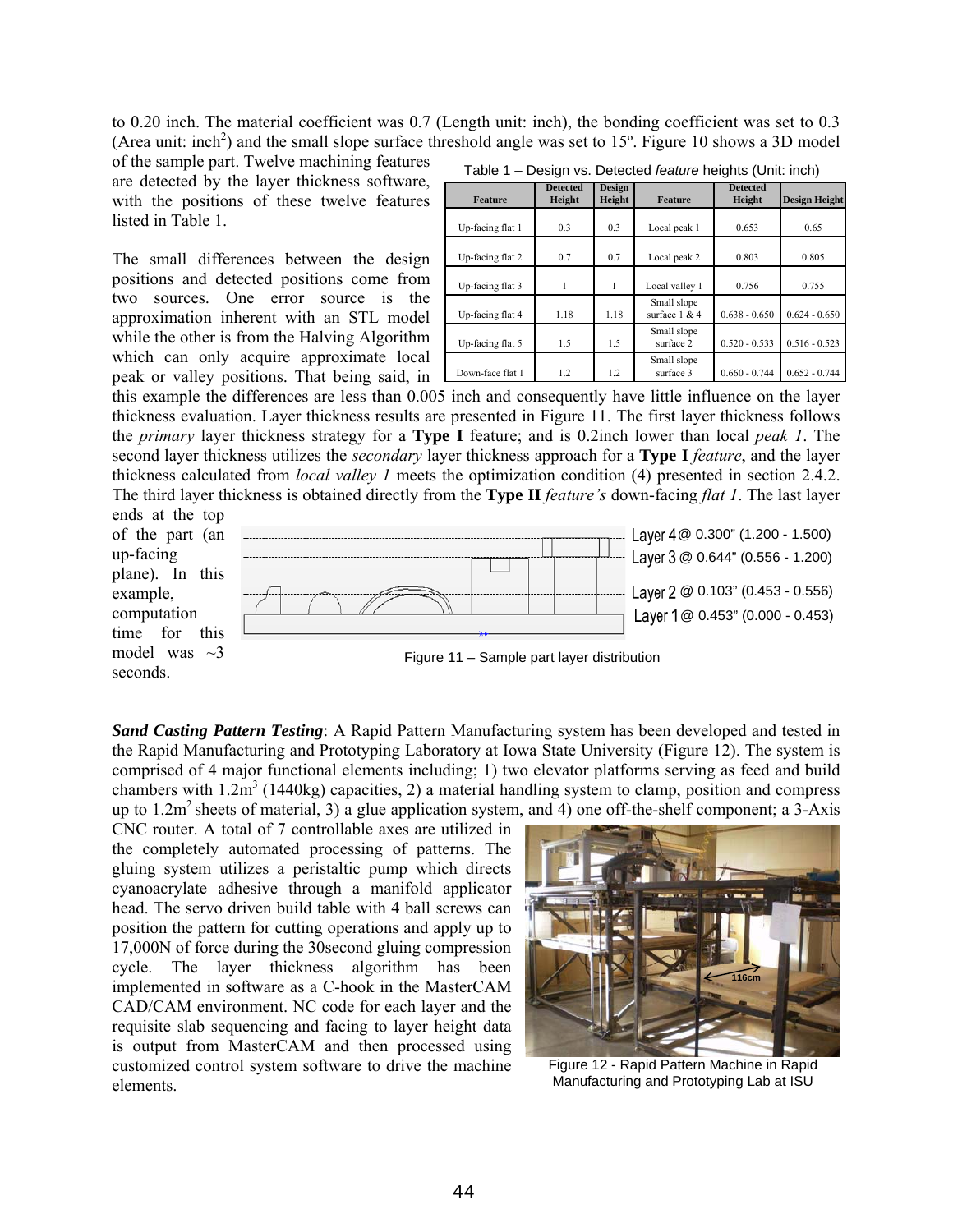The system has been utilized to create numerous prototype patterns and most recently for a pattern of a steel cast component measuring over 800x800x300mm. This large sand casting pattern made by the Rapid Pattern Manufacturing machine and the sand mold created from this pattern are shown in Figure 13. Figure 13a, shows the pattern in the latter stages of being machined in the system, illustrating the advantage of using a



Figure 13 – Example Pattern and Mold; a) Pattern in process machining through a layer and exposing pattern cavity below, b) finished pattern with complex geometry deep in cavity, and c) chemically bonded sand mold pulled from pattern

layer based approach, as it can be seen how the current layer in the picture is breaking through to reveal the deep pattern cavity below. One will note that this pattern is considerably large and deep; however, only a 1 inch (25mm) long end mill was required, since each layer is machined after being stacked. As such, we were able to use as small as a ¼"(6mm) diameter ball mill to access small corner radii, even in the deepest regions of the pattern. Total machining time for this size pattern is currently at approximately 50 hours, or roughly 2 hours per inch (25mm) of z-height on this 116x116cm (slab dimension) pattern build. The process is currently limited by the maximum feedrate of this CNC router (a maximum of  $\sim$ 350ipm (9m/min)) although the pattern material could be machined faster. Figure 13b presents a closer image of interior of the finished pattern; while Figure 13c shows the resulting sand mold pulled from this pattern cavity. This pattern was used to successfully cast a large steel prototype component.

## **Conclusion**

This paper presented a critical enabling technique in the rapid manufacturing of patterns using an additive/subtractive approach. The research addresses a need for effective layout of layers in this process, as it has been found that layer placement has a significant effect on surface quality of the patterns and more important can avoid catastrophic failure during the machining processes. The algorithm presented deals effectively with the set of feature conditions that must be addressed. Feature creation is not an inherent problem in this system; since the geometry of sand casting patterns has relatively well-known characteristics. The problem arises in the additive/subtractive nature of the process, as this creates temporary geometric problems such as thin webs of material, potential fracture conditions, etc. However, it is also the layer based nature of the process that enables the rapid prototyping of these patterns, since the process planning is greatly simplified; being able to machine each layer with small tools capable of creating small features and no collision conditions.

## **Acknowledgements**

Research was sponsored by the U.S. Army Benet Laboratories and was accomplished under Cooperative Agreement Number W15QKN-06-R-0501. The views and conclusions contained in this document are those of the authors and should not be interpreted as representing the official policies, either expressed or implied, of U.S. Army Benet Laboratories or the U.S. Government. The U.S. Government is authorized to reproduce and distribute reprints for Government purposes notwithstanding any copyright notation heron.

### **Reference**

Binnard, M. and Cutkosky, M. (1998), "Building block design for layered shape manufacturing", *Proceedings-1998 ASME Design Engineering Technical Conference* , pp. 1-9.

Broek, J.J., Horváth, I., Smit, B., Lennings, A.F., Rusák, Z., Vergeest, J.S.M. (2002), "Free-form thick layer object manufacturing technology for large-sized physical models", *Autom. in Construction,* Vol. 11 No. 3, pp. 335-347.

Chang, Y.C., Pinilla, J.M., Kao, J.H., Dong, J., Ramaswami, K., Prinz, F.B. (1999), "Automated layer decomposition for additive/subtractive solid freeform fabrication", *Proceedings of the Solid Freeform Fabrication Symposium,* pp. 111-120.

Chen, Y.H., Song, Y. (2001), "The development of a layer based machining system", *Computer-Aided Design*, Vol. 33 No. 4, pp. 331-342.